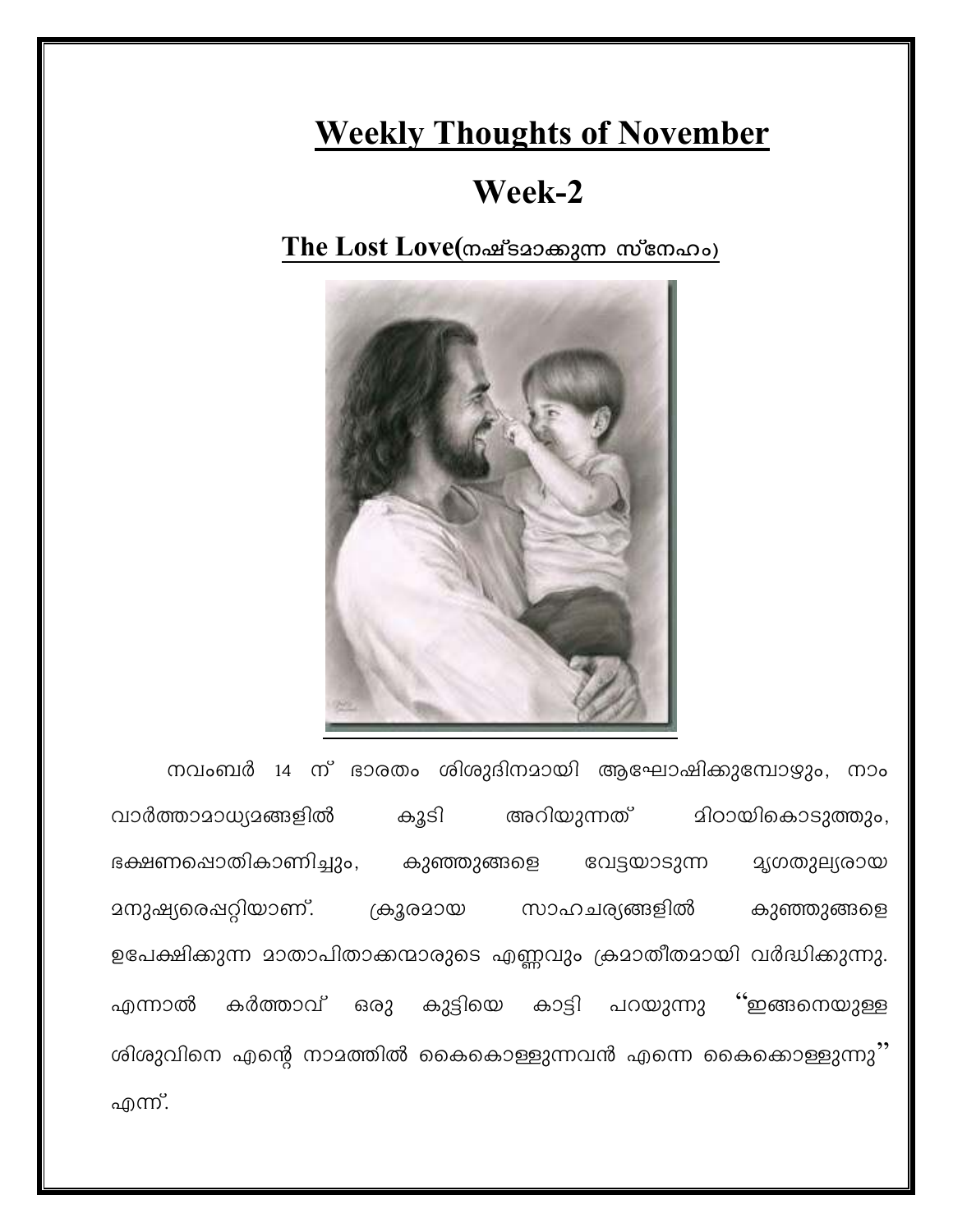എന്താണ്ശിശുക്കളുടെപ്രത്യേകതകൾ? നിർമ്മലവും, കളങ്കരഹിതവും, പരിപൂർണ്ണ വിശ്വാസത്തോട് കൂടിയതും. അതേ സമയം തന്നെ പിതാവിനെ ബഹുമാനിക്കുകയും ചെയ്യുന്ന സ്നേഹമാണ് ശിശുവിന്റേത്.

്ഡാഡി .........എന്നെ ഒന്ന്



തൊടാമോ'' എന്ന് പറഞ്ഞ് ഓടുന്ന കുട്ടി, പിതാവിന്റെ ശക്തമായ കാലടി ശബ്ദം കേൾക്കുമ്പോൾ തന്നെ പിടിച്ചു എന്നു ഭയക്കുന്നുണ്ടെങ്കിലും , പിടിച്ചുയർത്തി മുത്തം തരുന്ന ഡാഡിയുടെ സ്നേഹം ഓർത്ത് ഉള്ളിൽ സന്തോഷിക്കുകയും ചെയ്യുന്നു. 'അവനെ കൈകൊണ്ട് അവന്റെ നാമത്തിൽ വിശ്വസിക്കുന്ന ഏവർക്കും ദൈവമക്കളാകുവാൻ അവൻ അവകാശം തന്നിട്ടുണ്ട്. അതിനാൽ ഭയത്തോടും, സ്നേഹത്തോടും നമുക്ക് പിതാവിന്റെ അടുക്കൽ ചെല്ലാം. അത് നമ്മുടെ അവകാശമാണ്. അന്ത്യകാലത്ത് ദൈവസഭയിൽ വന്ന അപചയമാണ് ദൈവഭയവും, ദൈവസ്നേഹവും, മനുഷ്യരിൽ ഇല്ലാതായത്. ഈ അപചയമാണ് ദൈവമക്കളുടെ മൂല്യച്യുതിയ്ക്ക്കാരണമായത്.

സ്നേഹം ഹൃദയത്തിൽ നിന്നുണ്ടാകുന്ന വികാരമാണ്. വികാരമായി നിലനിൽക്കുന്നതിനാലാണ് കുട്ടികളോട് സ്നേഹം ചിലർ 20(തം വൈകൃതമായി സ്നേഹിക്കുന്നവർ പെരുമാറുന്നത്. ൈവത്തെ മറ്റുള്ളവരേയും സ്നേഹിക്കുന്നവരായിത്തീരും. കൂടാതെ താഴ്മയോടും, വിനയത്തോടും കൂടെ പെരുമാറുകയും ചെയ്യുന്നു. മനുഷ്യർ പാപം ചെയ്ത്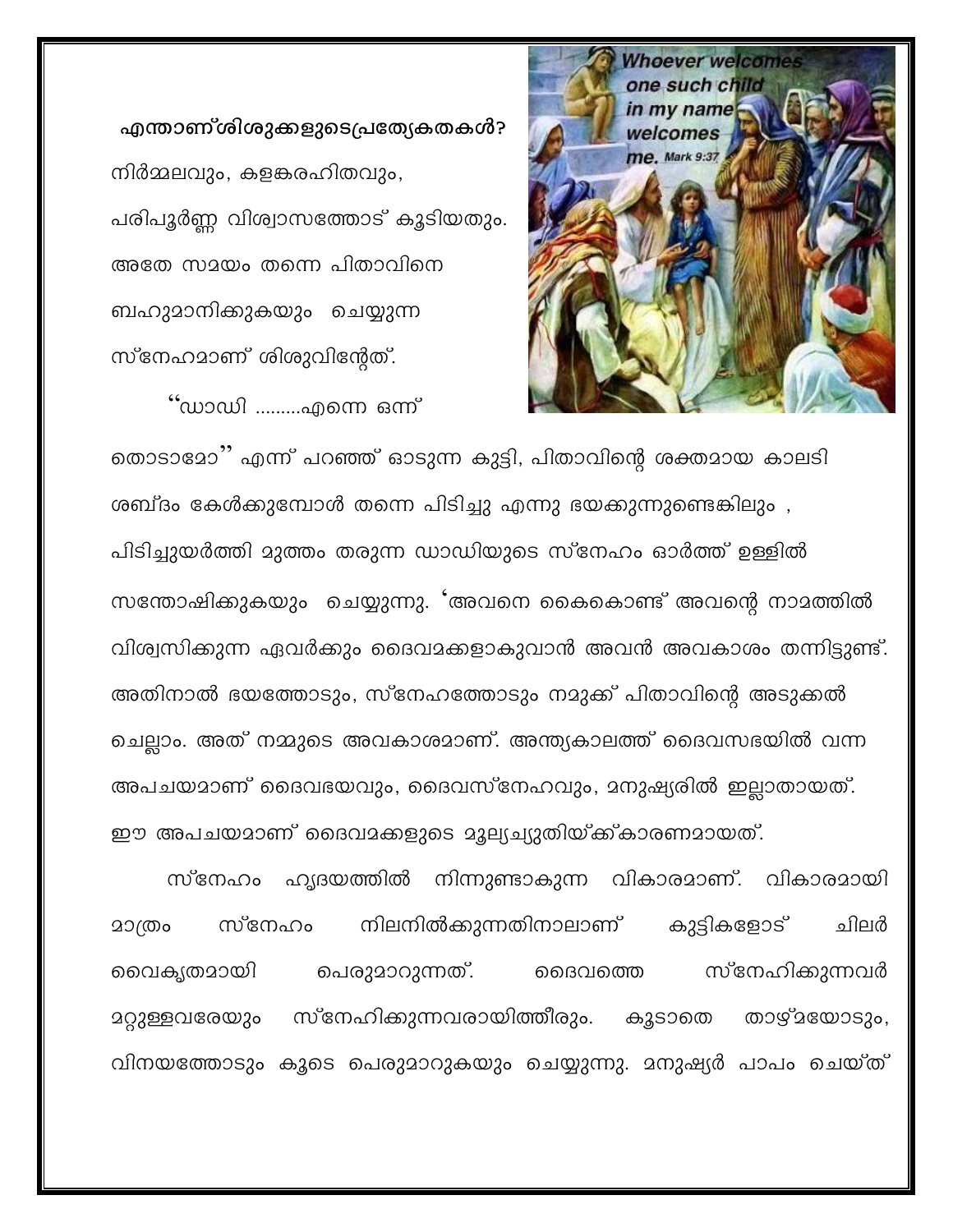നശിക്കാതിരിപ്പാൻ തന്റെ പുത്രനെ അവൻ യാഗമായി നൽകി. പദവികളെല്ലാം ഭൂമിയിൽ യഥാർത്ഥ ഉപേക്ഷിച്ച് വന്ന് സ്നേഹമാണ് യാഗമായ ദൈവസ്നേഹം. മൈവസ്നേഹം സകലനന്മകളാലും നമെ നിറയ്ക്കുന്നതാണ്. ദൈവകരത്താൽ വാരിത്തരുന്ന നന്മയുടെ സമ്മാനങ്ങൾ പരിമിതികളെല്ലാം നികത്തുന്നതായിരിക്കും. നമ്മുടെ ൈവം തരുന്ന അവന്റെ കരം നീട്ടും വരെയും ക്ഷമയോടെ സമാനങ്ങൾ പ്രാപിഷാൻ ആയിരിപ്പാൻ ശ്രദ്ധിക്കുക. ഒരു സൂപ്പർമാർക്കറ്റിൽ ക്യാഷ് കൗണ്ടറിനടുത്ത് ഒരു കുട്ടികൾക്കായി സൂക്ഷിച്ചിരുന്നു. മിഠായി കൂമ്പാരം അവിടെ വരുന്ന കുട്ടികളെ ആകർഷിക്കുകയായിരുന്നു അവരുടെ ഉദ്ദേശം. ഒരിക്കൽ സാധനം അമ്മയും മകളും കൗണ്ടറിൽ വാങ്ങുവാൻ വന്ന ഒരു പണംകൊടുത്തു കഴിഞ്ഞപ്പോൾ കുട്ടിയോട് 20നേ<u>ജ</u>ർ മിഠായി വാരിയെടുക്കുവാൻ ആവശ്യപ്പെട്ടു. പല ആവർത്തി പറഞ്ഞിട്ടും എടുക്കാഞ്ഞതിനാൽ മാനേജർ തന്നെ വാരിക്കൊടുത്തു. അവളുടെ ഉടുപ്പു നീട്ടി പുഞ്ചിരിയോടെ മിഠായി വാങ്ങിയിട്ട് അവൾ നന്ദിയും പറഞ്ഞു. അവൾ മിഠായി എടുക്കാഞ്ഞതിന്റെ കാരണം അവളുടെ കുഞ്ഞുകരത്തിലെടുത്താൽ വളരെ കുറച്ചേ കിട്ടുകയുള്ളു. അങ്കിൾ തന്നാൽ അവൾക്ക് ധാരാളം കിട്ടും എന്നതായിരുന്നു. ഫന്നാൽ **-**ഇതുപോലെ നാം തിരിഞ്ഞ് ശിശുക്കളെഷോലെ ആയാൽ സ്വർഗ്ഗത്തിലെ സകല അവന്പ്രീയമുള്ളവരായിത്തീർന്ന് നന്മകളാലും നിറയപ്പെട്ടവരാകും. സ്വർഗ്ഗരാജ്യത്തിനവകാശികളാകുവാൻ ദൈവം നമ്മെ സഹായിക്കട്ടെ.